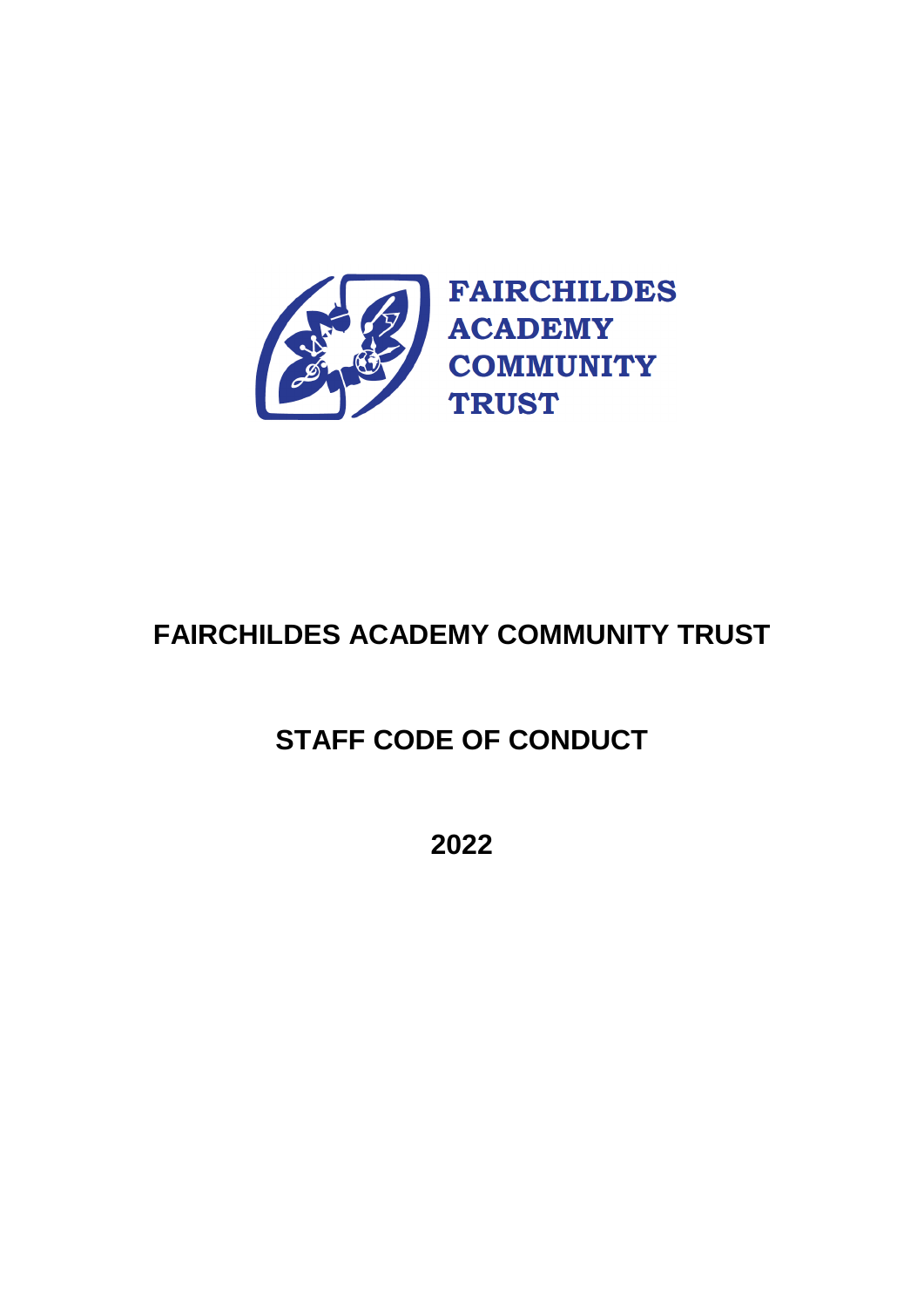## **Contents:**

[Aim of this code of conduct](#page-2-0)

- 1. [Safeguarding pupils](#page-3-0)
- 2. **[Updated]** [Appearance and dress](#page-3-1)
- 3. [Attendance](#page-4-0)
- 4. [Professional behaviour and conduct](#page-4-1)
- 5. Conduct outside of work
- 6. **[Updated]** [Smoking, alcohol and other substances](#page-5-0)
- 7. [Health and safety](#page-5-1)
- 8. [Declaration of interests](#page-5-2)
- 9. [Relationships with pupils](#page-6-0)
- 10. Physical contact with pupils
- 11. **[Updated]** [Showering and changing](#page-8-0)
- 12. [Transporting pupils](#page-8-1)
- 13. Financial inducements
- 14. Acceptable use of technology
- 15. [Premises, equipment and communication](#page-9-0)
- 16. Photography and videos
- 17. Data protection and confidentiality
- 18. [Probity of records](#page-11-0)
- 19. [Contacts](#page-11-1)
- 20. [Monitoring and review](#page-11-2)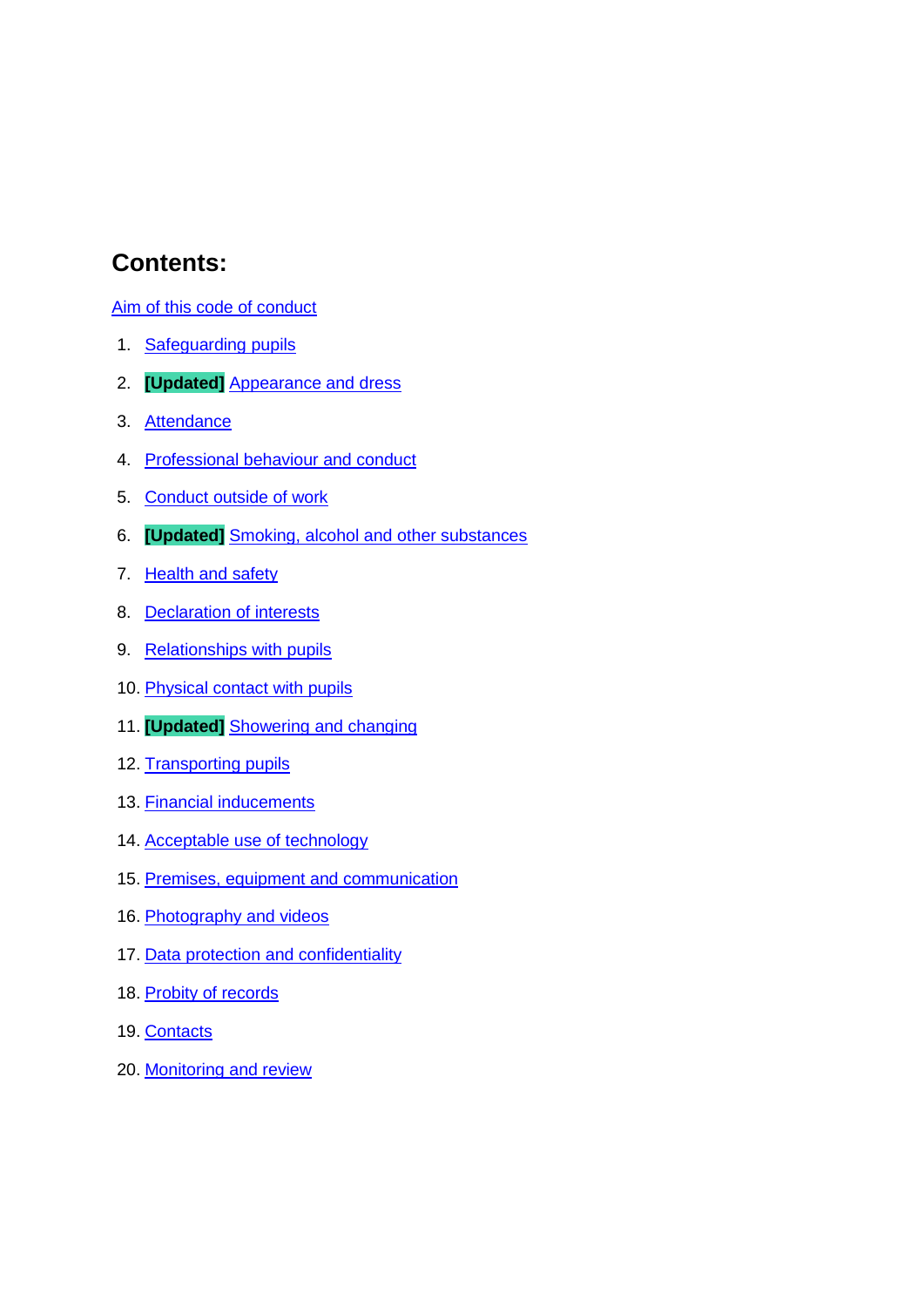## <span id="page-2-0"></span>**Aim of this code of conduct**

Fairchildes Academy Community Trust expects all pupils to receive high-quality teaching and learning in a positive and respectful environment.

Employees at the school should ensure that their own behaviour, and the manner in which they conduct themselves with colleagues, pupils, parents and other stakeholders, sets a positive and professional example for pupils.

We recognise that the majority of staff members act appropriately and treat each other with dignity and respect; however, we consider it important to clarify the expected standards.

This policy forms part of a staff member's contract of employment and failure to comply with it, along with the associated school policies, may result in disciplinary action being taken, including legal action where this is warranted.

This document applies to staff members who are:

- Employed by the school, including volunteers.
- Employed in units or bases that are attached to the school.

This document does not apply to:

- Peripatetic self-employed staff members
- School catering staff employed by **outside catering provider**.
- Employees of external contractors.

These employees are governed by their employment contracts and any relevant laws pertaining to their activities within the school, for example, the UK GDPR and the Data Protection Act 2018.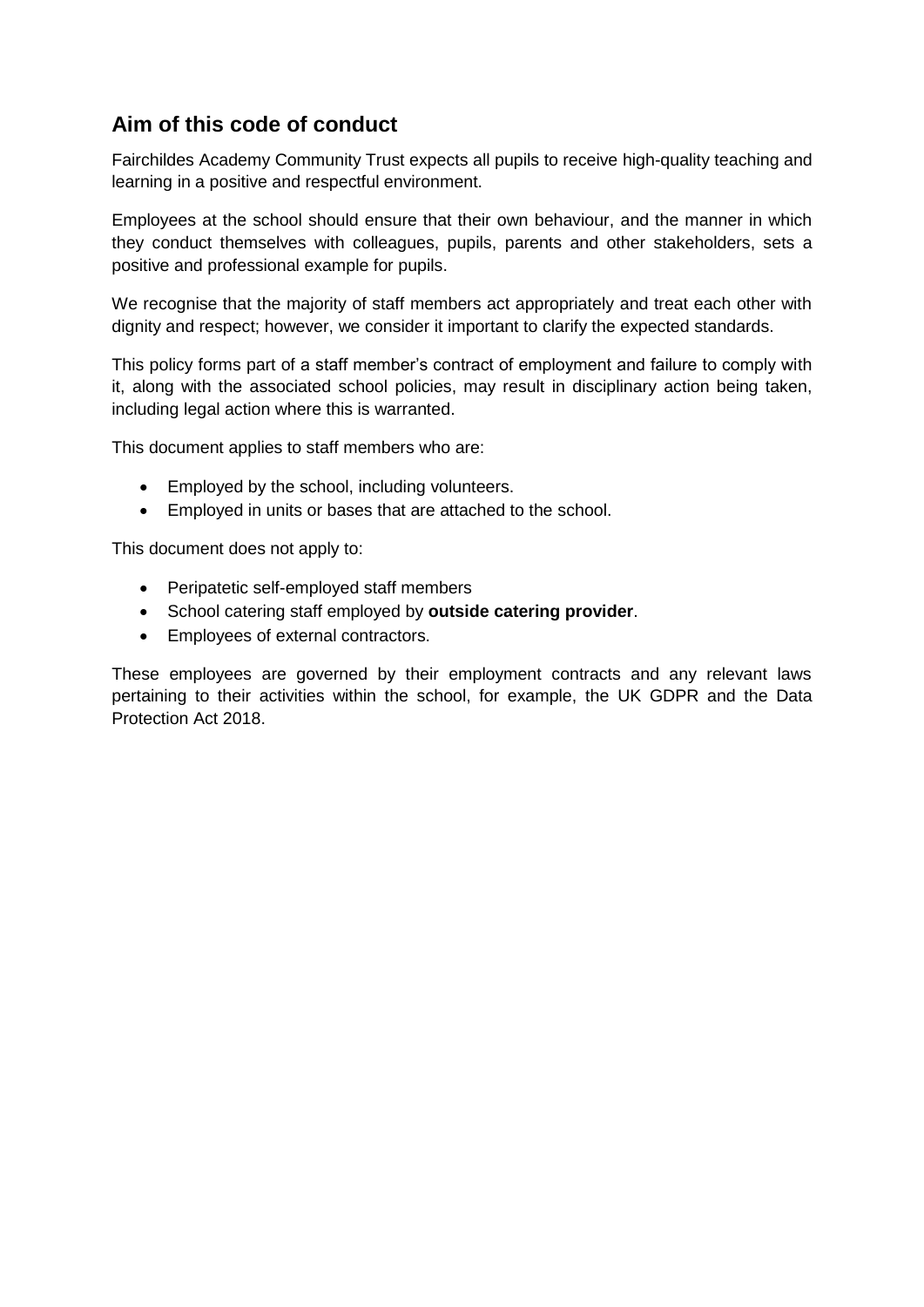## <span id="page-3-0"></span>**1. Safeguarding pupils**

In accordance with 'Keeping children safe in education 2021' (KCSIE), staff members have a responsibility to safeguard pupils, and protect and promote their welfare.

Staff members have a responsibility to ensure that they provide a learning environment in which pupils feel safe, secure and respected.

To effectively safeguard pupils, staff members are required to follow the procedures outlined in this Staff Code of Conduct, the Behaviour Policy and the Child Protection and Safeguarding Policy, ensuring that they do not act in a way that may put pupils at risk of harm, or lead others to question their actions.

In accordance with the school's Behaviour Policy and Child Protection and Safeguarding Policy, staff members will be prepared to identify pupils who may be subject to, or at risk of, various types of abuse and neglect, including, but not limited to, the following:

- Physical abuse
- Emotional abuse
- Sexual abuse
- Neglect
- Peer-on-peer abuse
- Serious violence
- FGM
- Child sexual exploitation (CSE)
- Child criminal exploitation (CCE)
- Bullying; this includes cyberbullying, and prejudice-based and discriminatory bullying

Copies of policies and a copy of Part one (or, where appropriate Annex A for staff members not working directly with children) of KCSIE will be provided to staff at induction. Staff will have a clear understanding of the school's policies and procedures with regards to safeguarding issues, e.g. abuse, and the important role they play in preventing harm against pupils. It is also important that staff are able to identify any low level issues and potential areas of concern, and take the necessary action as detailed in school policies.

Staff will partake in the appropriate safeguarding and child protection training, which will include online safety; additionally, staff will receive regular safeguarding and child protection updates at least annually.

# <span id="page-3-1"></span>**2. [Updated] Appearance and dress**

The school expects that staff members will:

 Ensure that their appearance is clean and neat when at work or representing the school.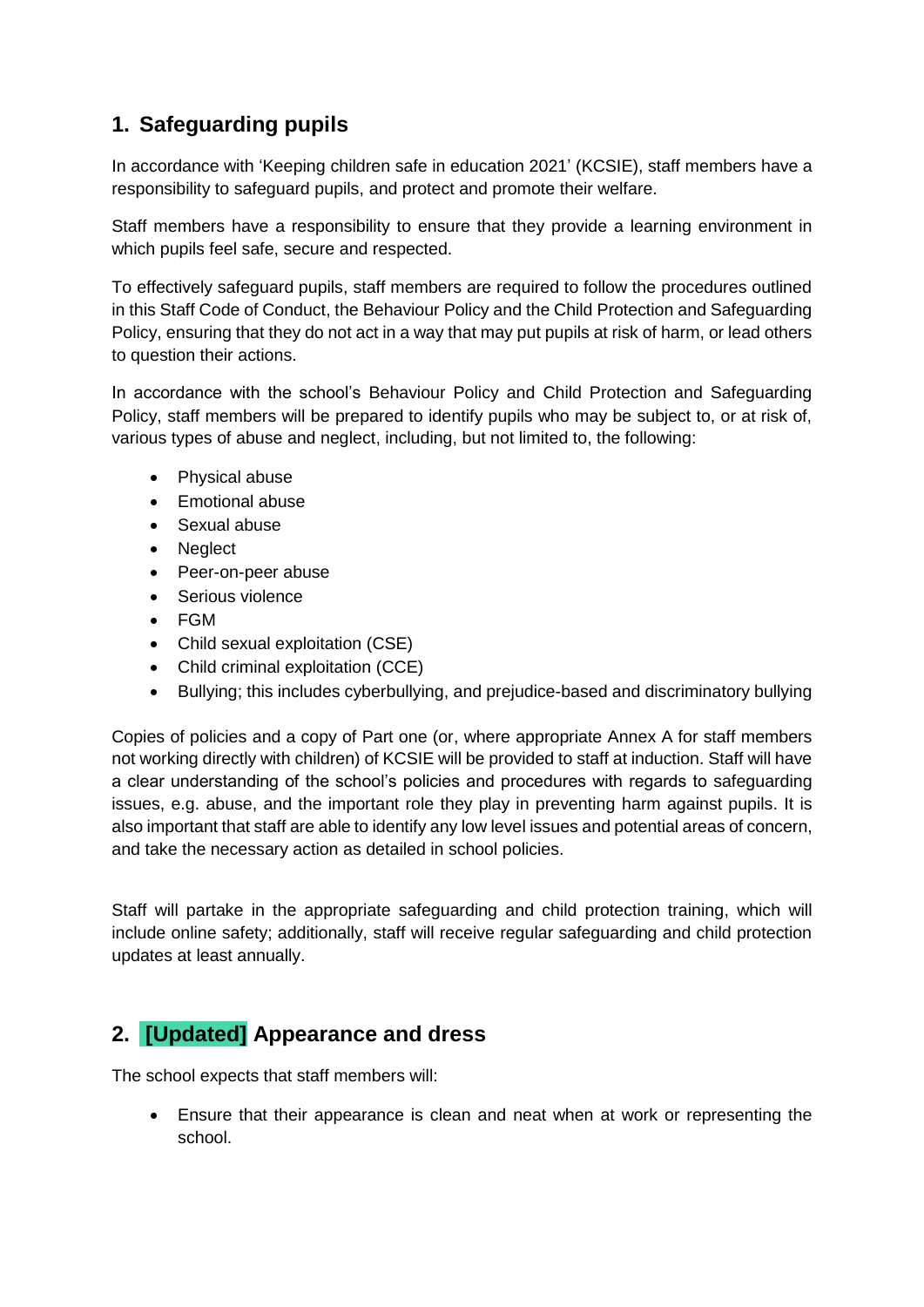- **[Updated]** Dress in a manner that is appropriate to their role the school will make reasonable adjustments to uniform expectations to suit disabilities, medical conditions, and religious and cultural beliefs.
- Remember that they are role models for pupils, and that their dress and appearance should reflect this.
- Not dress in a way that would cause embarrassment to pupils, parents, colleagues or other stakeholders.
- Cover any tattoos or body art whilst in school; small earrings are acceptable, but all other body piercings must be removed.

### <span id="page-4-0"></span>**3. Attendance**

The school expects that staff members will:

- Attend work in accordance with their contract of employment and associated terms and conditions in relation to hours, days of work and holidays.
- Make routine medical and dental appointments outside of their working hours or during holidays where possible.
- Refer to the school's Staff Leave of Absence Policy if they need time off for any reason other than personal illness.
- Follow the school's absence reporting procedure when they are absent from work due to illness or injury.

### <span id="page-4-1"></span>**4. Professional behaviour and conduct**

Staff members are expected to treat other colleagues, pupils, parents, and external contacts with dignity and respect.

The use of foul and abusive language will not be tolerated. Discrimination, bullying, harassment or intimidation, including physical, sexual and verbal abuse, will not be tolerated.

Staff members will not misuse or misrepresent their position, qualifications or experience, or bring the school into disrepute.

Staff members will inform the head of school or school HR if they are subject to a criminal conviction, caution, ban, police enquiry, investigation or pending prosecution.

Staff will be aware that professional behaviour and conduct is expected to be extended to extra-curricular trips and visits. Staff attending a trip or visit will act in accordance with this Code of conduct.

Staff will act appropriately in terms of the views they express (in particular political views) and the use of school resources at all times and will not use school resources for party political purposes.

#### <span id="page-4-2"></span>**5. Conduct outside of work**

Staff may undertake work outside school, either paid or voluntary, provided that it does not conflict with the interests of the school. The nature of the work cannot be seen to bring the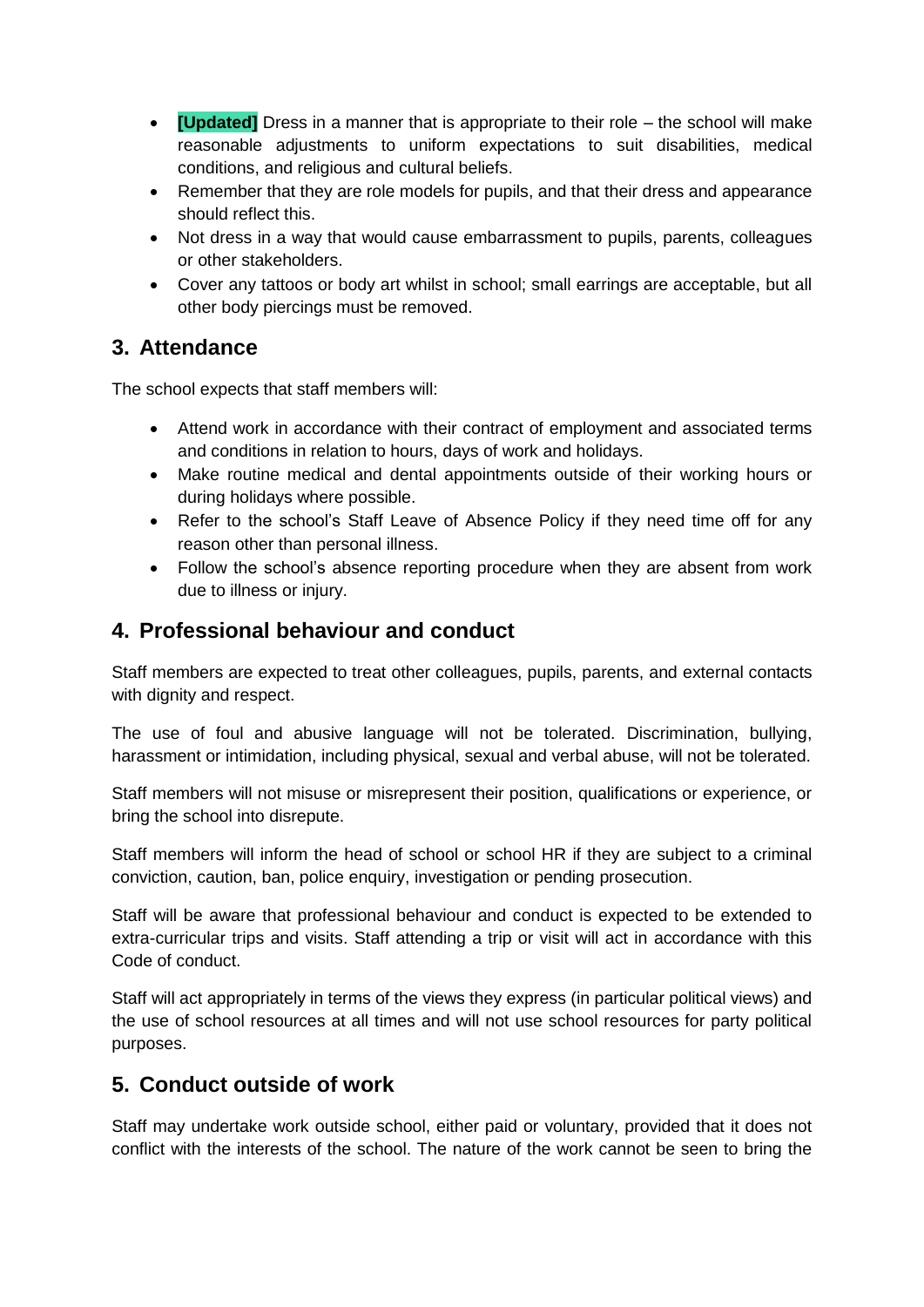school into disrepute, nor be at a level which may contravene the working time regulations or affect an individual's work performance.

Staff will not engage in outside work which could seriously damage the reputation and standing of the school, the employee's own reputation, or the reputation of other members of the school community. In particular, criminal offences that involve violence, possession or use of illegal drugs, or sexual misconduct are unacceptable.

Staff will not engage in inappropriate use of social network sites which may bring themselves, the school, school community or employer into disrepute. This is explored further in the [Acceptable use of technology](#page-9-1) section of this policy.

## <span id="page-5-0"></span>**6. [Updated] Smoking, alcohol and other substances**

**[Updated]** Staff will not smoke on, or within the entrance areas of the school premises and whenever in the sight of pupils, parents or visitors.

Staff will not smoke whilst working with or supervising pupils off-site, such as when on educational visits and trips.

The taking of illegal drugs or alcohol during working hours is unacceptable and will not be tolerated. Staff members must never attend work under the influence of alcohol or illegal drugs.

If alcohol or drug usage impacts on a staff member's performance, the school has the right to discuss the matter with the employee and take appropriate action in accordance with the school's disciplinary procedures, including referral to the police. Further details can be found in the Staff Drug and Alcohol Policy.

#### <span id="page-5-1"></span>**7. Health and safety**

Staff members will:

- Be familiar with, and adhere to, the school's Health and Safety Policy and ensure that they take every action to keep themselves and everyone in the school environment safe and well.
- Comply with health and safety regulations and use any safety equipment and protective clothing which is supplied to them.
- Comply with hygiene requirements.
- Comply with accident reporting requirements.
- Inform the Head of school or School HR of any paid work which is undertaken elsewhere, for compliance with The Working Time Regulations 1998 (as amended).

#### <span id="page-5-2"></span>**8. Declaration of interests**

Staff members are required to declare their interests, both personal and financial, where the group or organisation they are affiliated with could be considered to be in conflict with the ethos of the school.

For the purposes of this policy, a financial conflict of interest is one where there is, or appears to be, opportunity for personal financial gain, financial gain for close relatives or friends, or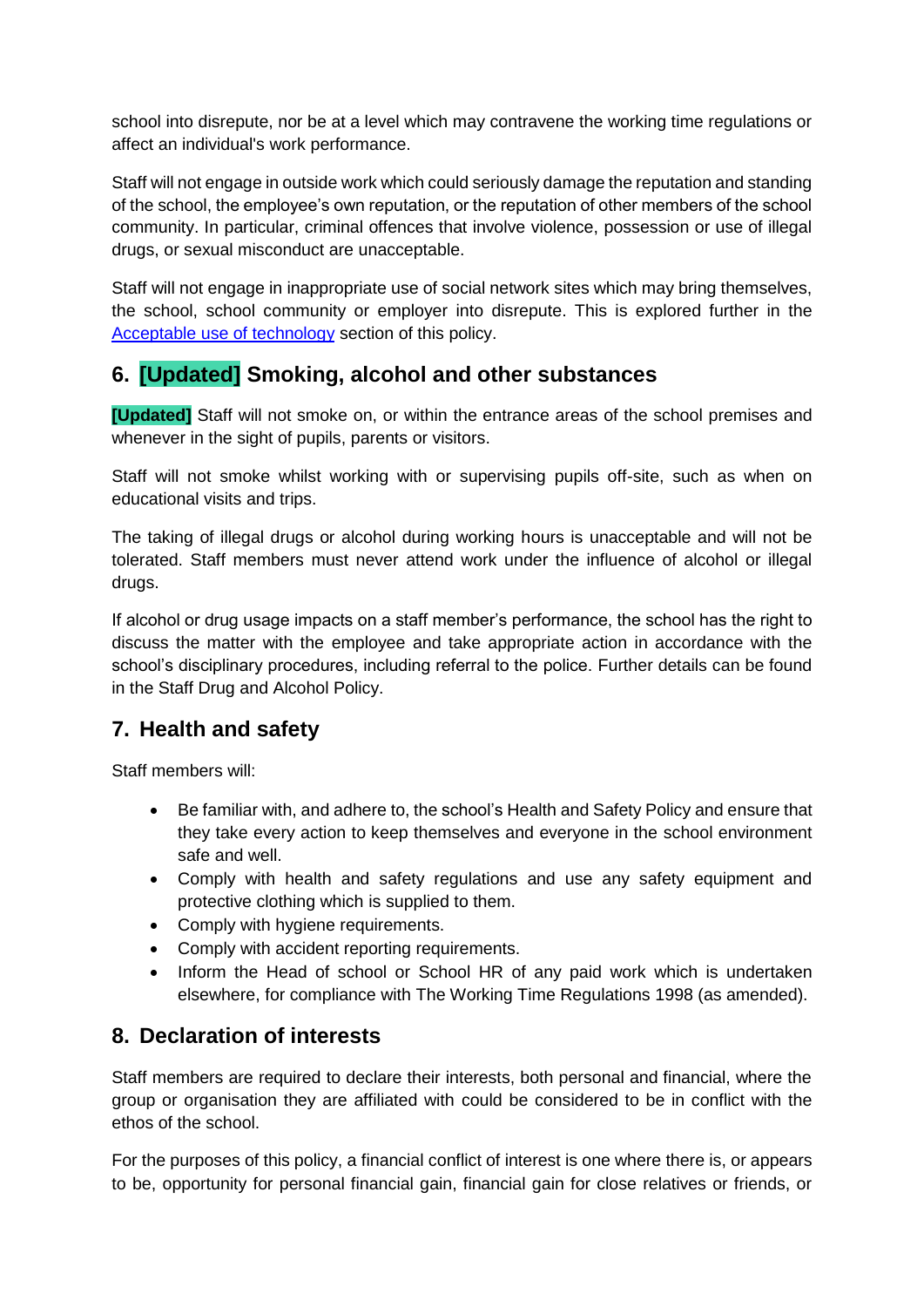where it may be reasonable for a third party to take the view that financial benefits may affect an individual's actions.

The term 'financial interest' means anything of monetary value, including the following:

- Payments for services
- Equity interests
- Intellectual property rights
- Hospitality or gifts

Examples of financial interests that must be declared include, but are not limited to, equity interests in services considered for use by the school.

Non-financial conflicts of interest can also come into conflict, or be perceived to come into conflict, with an individual's obligations or commitments to the school. These interests may include any benefit or advantage including, but not limited to, direct or indirect enhancement of an individual's career or gain for immediate family or someone with whom the individual has a close relationship.

Examples of situations that could give rise to non-financial conflicts of interest include the following:

- Pressure or temptation to accept gifts, inducements or hospitality
- Participating in the appointment, hiring, promotion, supervision or evaluation of a person with whom the individual has a close personal relationship
- Where a member of staff has or develops a close personal relationship with a colleague

Membership to a trade union or staff representative group does not need to be declared.

Staff members will also carefully consider whether they need to declare their relationship with any individual where this might cause a conflict with school activities.

Failure to make a relevant declaration of interests is a serious breach of trust and, therefore, if employees are in doubt about a declaration, they are advised to contact the school or trade union.

All declarations, including nil returns, will be submitted in writing to the Finance Director for inclusion on the Register of Business Interests.

## <span id="page-6-0"></span>**9. Relationships with pupils**

The school expects that staff will:

- Maintain professional boundaries and relationships with pupils at all times, and will consider whether their actions are warranted, proportionate, safe and necessary.
- Act in an open and transparent way that would not lead to others questioning their actions.
- Ensure that they do not establish social contact with pupils for the purpose of securing a friendship, or to pursue or strengthen a relationship.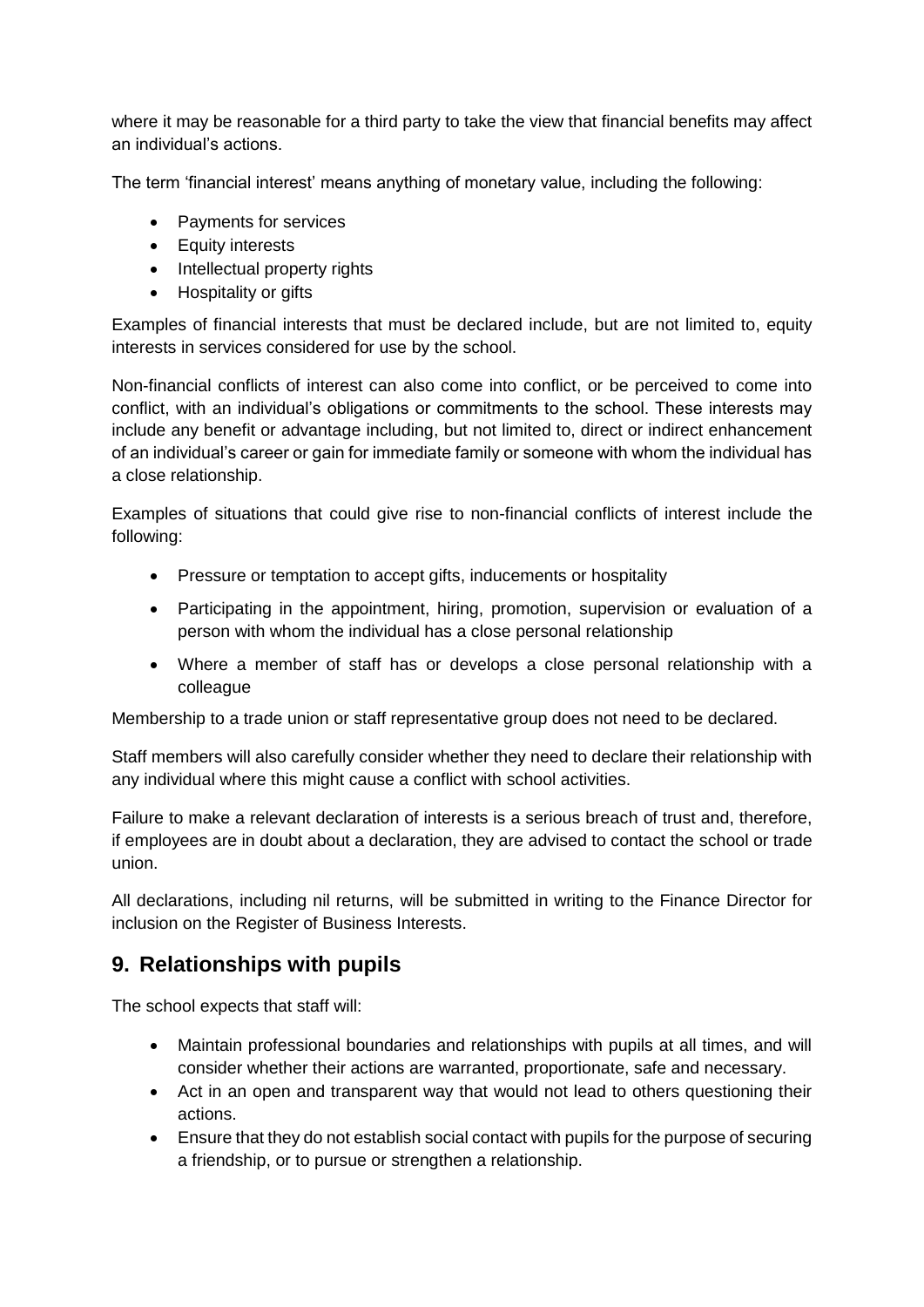- Ensure that they do not develop personal or sexual relationships with pupils: this includes sexual remarks and discussing their own sexual relationships with, or in the presence of, pupils.
- Only contact pupils via the school's established mechanisms: personal phone numbers, email addresses or social media platforms will not be used to contact pupils.

Under the Sexual Offences Act 2003, it is an offence for a person aged 18 or over to have a sexual relationship with a child under 18 where that person is in a position of trust in respect to that child, even if the relationship is consensual.

#### **10. Physical contact with pupils**

The school understands that there are circumstances in which it is entirely necessary for staff to have physical contact with pupils, e.g. when applying first aid and assisting with intimate care, but staff will only do so in a professional and appropriate manner in line with relevant school policies.

When physical contact is made with pupils, it is imperative that it is conducted in a way which is responsive to the pupil's needs, is of limited duration and is appropriate to their age, stage of development, gender, ethnicity and background.

Staff will seek the pupil's permission, where possible, before initiating contact. Staff will always use their professional judgement when determining what physical contact is appropriate, as this may differ between pupils. As such, the pupil's feelings and wishes will always be taken into account. Staff will never touch a pupil in a way which is indecent and will always be prepared to explain their actions. Staff will be aware that even well-intentioned physical contact may be misconstrued by a pupil, an observer or by anyone to whom this action is described and, therefore, will be prepared to justify their actions.

Staff will not engage in rough play, tickling or play fights with pupils.

Extra caution will be taken where it is known that a pupil has previously suffered from abuse or neglect.

Physical contact will never be secretive; if a member of staff believes an action could be misinterpreted, this will be reported to the Head of schools, or the chair of trustees if the concern is about the Executive Head, Head of schools or the finance Director, and appropriate procedures will be followed.

If a child is in distress and in need of comfort as reassurance, staff may use age-appropriate physical contact, such as placing their hand on the pupil's shoulder. Staff will remain selfaware of their actions at all times and ensure that their contact is not threatening, intrusive or subject to misinterpretation.

Staff may also use reasonable force as a means of physical contact with pupils for restraint purposes, such instances will always be in accordance with the school's guidance and training on this.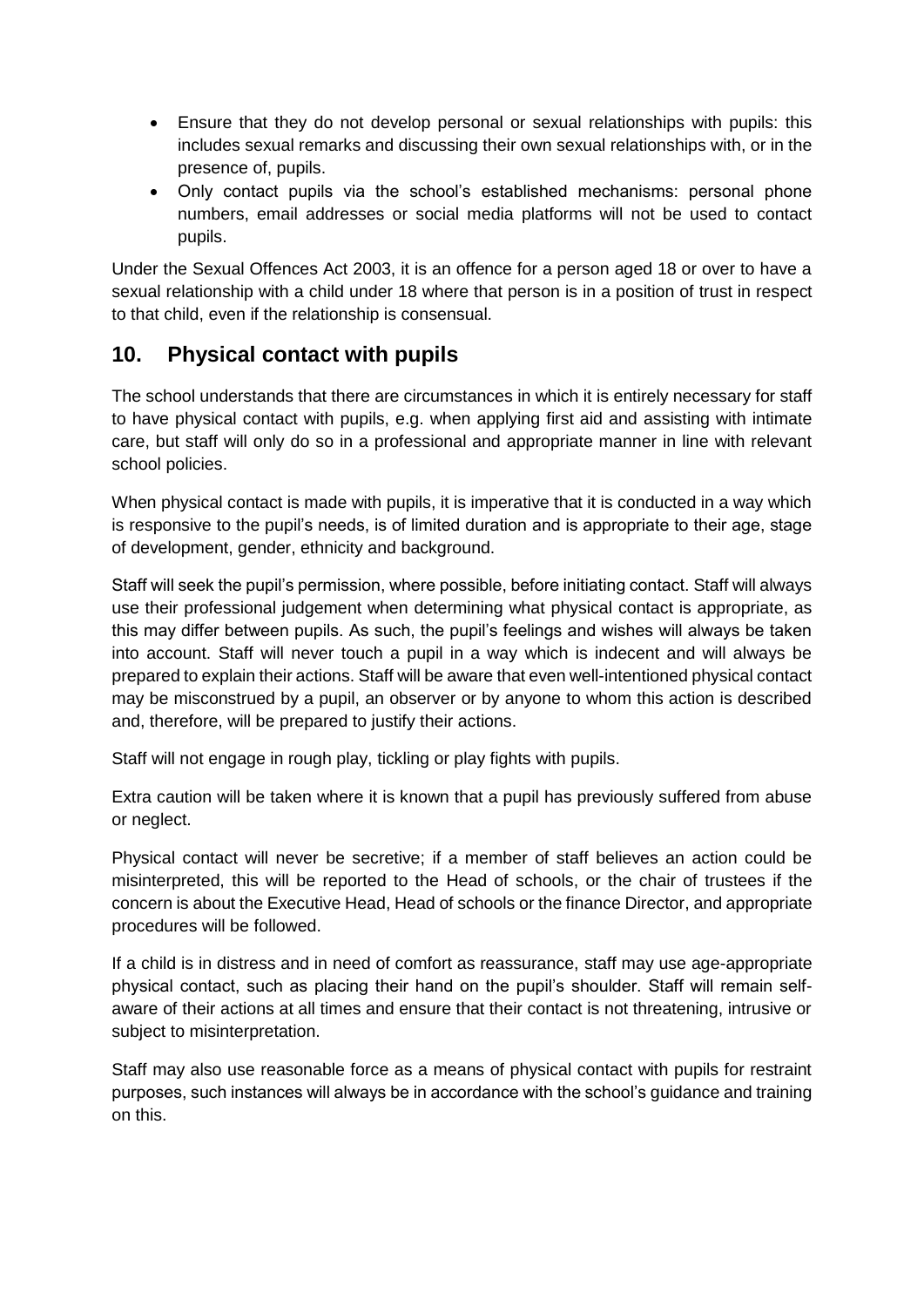## <span id="page-8-0"></span>**11. [Updated] Showering and changing**

Pupils are entitled to respect and privacy whilst they are changing, e.g. before and after PE; however, a level of supervision is required to ensure that pupils are safe, and that they are not subjected to bullying.

The supervision will be appropriate to the needs and ages of the pupils, and sensitive to the potential for embarrassment.

**[New]** Where possible, female staff will supervise girls and male staff will supervise boys.

**[Updated]** Staff will announce their intention of entering the changing room to allow pupils to maintain their privacy and will only remain in the changing room for as long as is necessary.

Staff will never change or shower in the same area as pupils.

#### <span id="page-8-1"></span>**12. Transporting pupils**

When it is necessary to transport pupils off-site, staff will ensure that the transport arrangements of the vehicle meet all legal requirements, they have an appropriate licence and the vehicle is roadworthy, has a valid MOT certificate and is insured.

Staff will gain consent from parents before transporting pupils and will be aware that the welfare of all pupils in the vehicle is their responsibility.

Two or more staff will be present in the vehicle to avoid any discrepancy regarding safeguarding concerns.

#### <span id="page-8-2"></span>**13. Financial inducements**

Staff members will:

- Familiarise themselves and comply with the school's financial regulations.
- Declare to the governing board, in writing, any gifts received, with the exception of:
	- Low cost, functional items suitable for business rather than personal use and displaying the supplier's logo – these items may be accepted.
	- Non-excessive gifts offered by parents or pupils to school staff to express their gratitude, but staff members should always refuse monetary gifts.
	- − Hospitality in the form of meals and drinks where it is part of a normal business meeting.
	- − Authorised visits to exhibitions, demonstrations, conferences, business meals and social functions in connection with the school's business, which shall be at the school's expense.
- Not accept a personal gift, payment, or other incentive from a business contact any such gifts should be returned.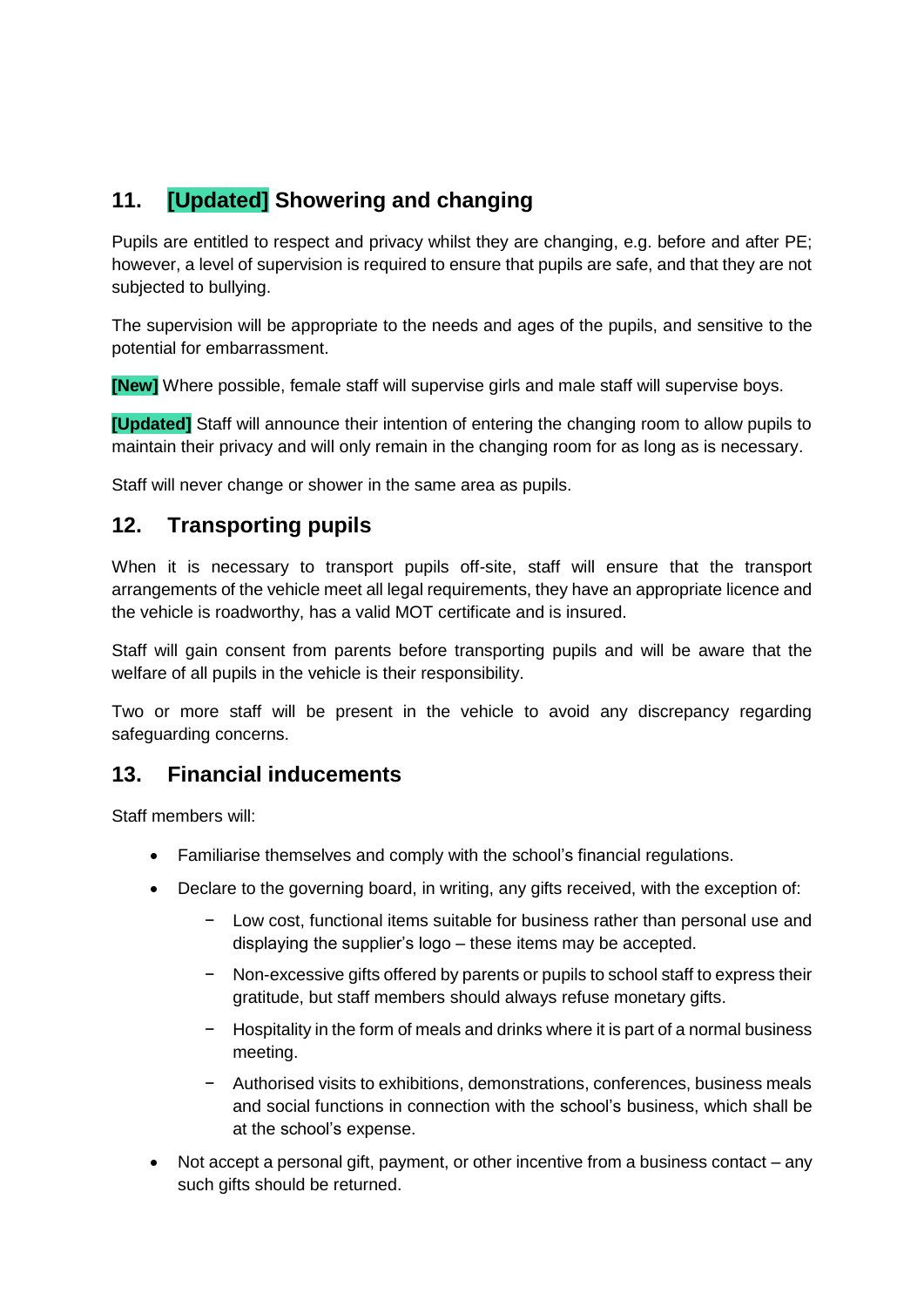- Declare any gift that cannot be returned to the governing board, who will decide how it will be used.
- Only accept offers to specific events after authorisation from the governing board.

#### <span id="page-9-1"></span>**14. Acceptable use of technology**

Staff will adhere to the procedures outlined in the school's Online Safety Policy and Technology Acceptable Use Agreement at all times.

Staff will be aware of how the use of technology can impact safeguarding and wellbeing issues, e.g. online abuse. Staff will be vigilant to ensure their own behaviour is respectful and that pupils are using technology appropriately while under their care.

Staff are required to employ the highest security settings on any personal profiles they may have.

Staff will not engage in inappropriate use of social networking sites including contacting pupils or their family members, accepting or inviting friend requests from pupils or their family members, or following pupils or their family members on social media.

The school understands that some staff members are also parents of pupils at the school and, therefore, may wish to contact other parents. When doing so, staff will exercise their professional judgement and will not contact family members on social media if this would lead to a conflict of interest.

Staff will remain mindful of their use of social media and their web-based presence including written content, videos or photographs, and views expressed directly or indirectly which may bring themselves, the school or the school community into disrepute.

#### <span id="page-9-0"></span>**15. Premises, equipment and communication**

School equipment and systems are available only for school-related activities and will not be used for the fulfilment of another job or for personal use, unless specifically authorised by the headteacher.

Illegal, inappropriate or unacceptable use of school equipment or communication systems may result in disciplinary action and, in serious cases, could lead to an employee's dismissal.

Employees receiving inappropriate communication or material, or who are unsure about whether something they propose to do might breach this policy, should seek advice from the Head of school.

The school reserves the right to monitor emails, phone calls, internet activity or document production on school-owned equipment, principally in order to avoid offensive or nuisance material and to protect systems from viruses, but also to ensure proper and effective use of systems.

Communication systems may be accessed when the school suspects that the employee has been misusing systems or facilities, or for the investigation of suspected fraud or other irregularity. Access will be secured by the systems manager, only with the permission of the governing board.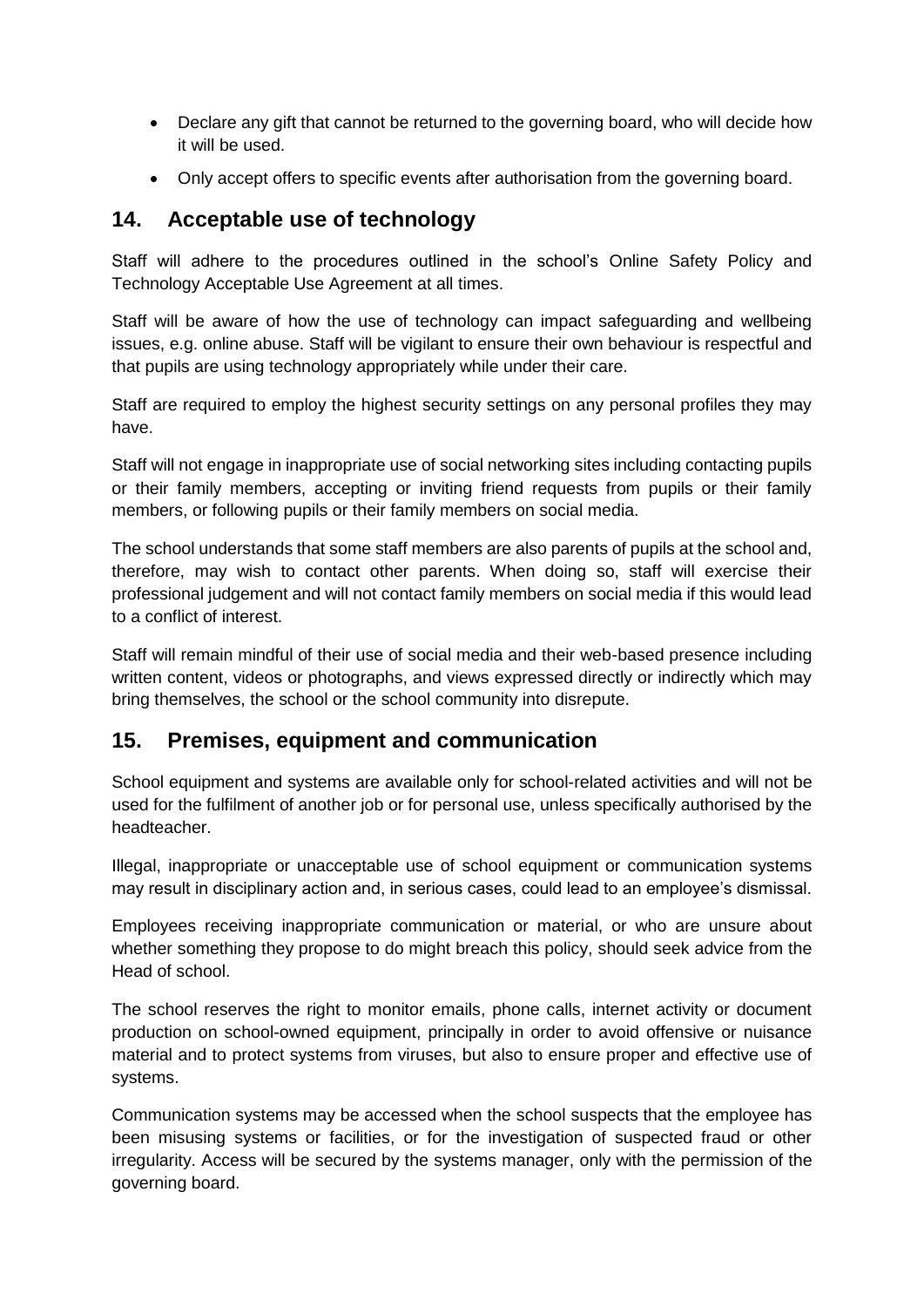Passwords should not be shared and access to computer systems must be kept confidential except on the express request of the Head of school or systems manager. Breaches of this confidentiality may be subject to disciplinary action.

School equipment that is used outside the premises, e.g. laptops, will be returned to the school when the employee leaves employment or if requested to do so by the Head of school

#### <span id="page-10-0"></span>**16. Photography and videos**

Photographs and videos will only be taken using school equipment – using personal mobile phones for this purpose is prohibited, in accordance with the school's Photography Policy.

Consent for taking photographs will be obtained from parents, or the pupil themselves, if they are deemed old enough and able to make the decision for themselves.

The age of consent that is legislated is 13 and above; however, this is only applicable for online services provided directly to children. For everything else, an appropriate age of consent is considered on a case-by-case basis by the DPO, head of school and a pupil's parents (where appropriate).

Pupils who have not provided consent, either personally or via their parents, to have their photograph taken or be filmed will have their wishes respected, in line with the Photography Policy.

The head of school will be notified of the proposed use of the imagery or video and the equipment and ensure that the use of such is included in lesson plans where this is necessary.

All photographs and videos will be available for scrutiny, and staff will be prepared to justify the images or footage taken.

Careful consideration will always be given to the activities which are being filmed or photographed, to ensure that images or videos are not indecent and cannot be misused.

#### <span id="page-10-1"></span>**17. Data protection and confidentiality**

Regarding personal and sensitive data, staff members are required, under the UK GDPR and the Data Protection Act 2018, to:

- Consider the legal basis for collecting the data, ensuring that this is documented.
- Ensure that the data is stored on a UK GDPR-compliant server, and that the data is not held for any longer than necessary.
- Securely dispose of the data when the relevant retention period ends.

Staff members will not disclose sensitive information about the school, its employees or the LA to other parties.

The only exception whereby it is acceptable for a staff member to disclose information that would otherwise be considered confidential is when the confidential information gives rise to concerns about the safety or welfare of a pupil.